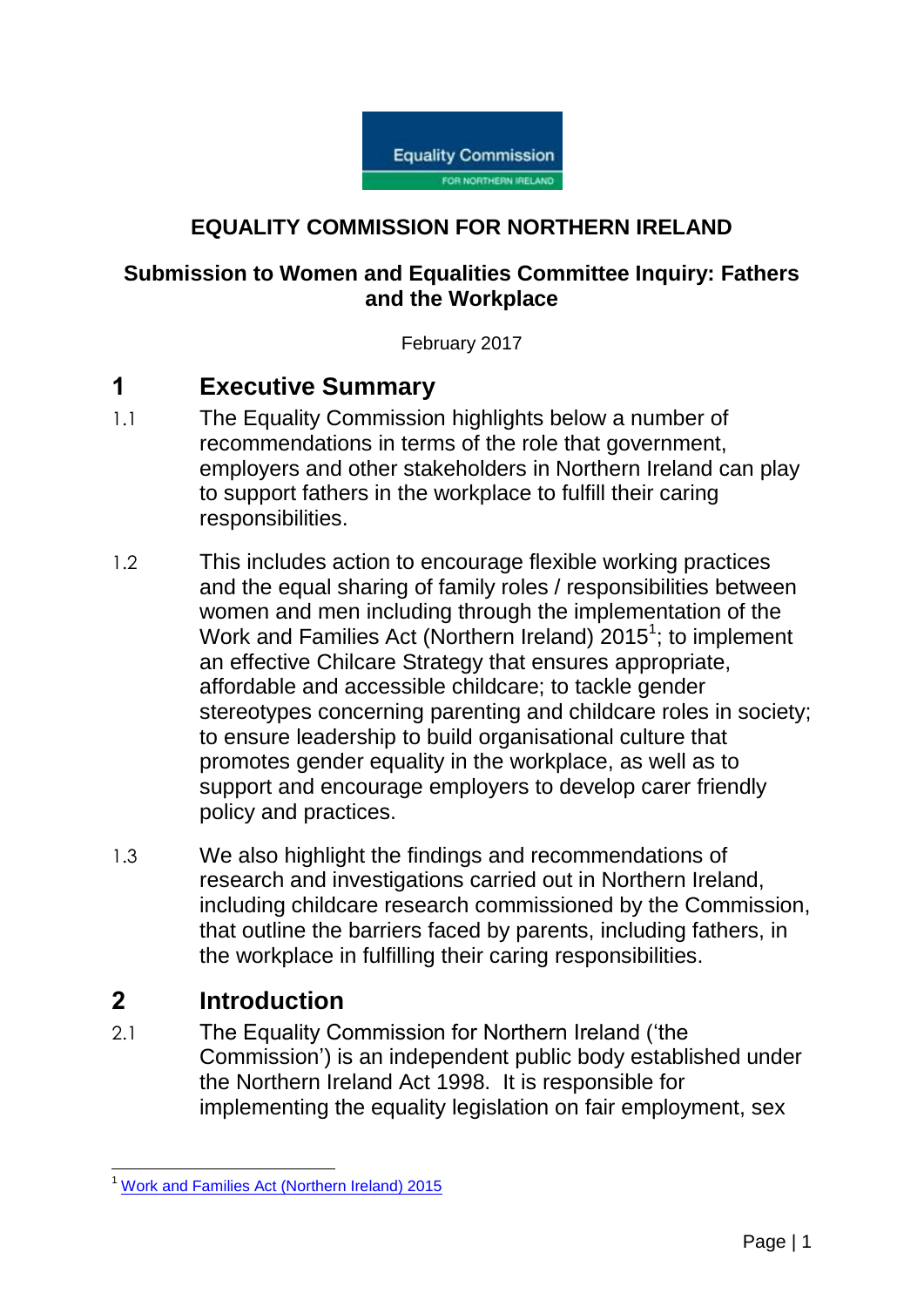discrimination and equal pay, race relations, sexual orientation, disability and age.

2.2 We have set out below our recommendations, and highlight specific evidence relating to Northern Ireland, relevant to the questions raised in the Women and Equalities Committee's Inquiry into *Fathers and the Workplace.*

# **3 Recommendations**

- 3.1 The Commission has highlighted a number of recommendations in terms of the role that government, employers and other stakeholders in Northern Ireland can play in overcoming barriers faced by fathers in the workplace and to support fathers in fulfilling their caring responsibilities.
- 3.2 In particular, in our *Gender Equality Policy Priorities and*  Recommendations (2016)<sup>2</sup>, we recommend that the Northern Ireland Executive takes action to *'encourage flexible working practices and the equal sharing of family roles / responsibilities between women and men, including through the implementation of the Work and Families Act (Northern Ireland) 2015<sup>3</sup> '.*
- 3.3 In our *Shadow Report* (2013)<sup>4</sup> on the Convention on the Elimination of all forms of Discrimination against Women (CEDAW), we recommend that the CEDAW Committee *'asks Government to increase the number of affordable and accessible childcare places in Northern Ireland, supporting women's economic participation and encouraging men to share responsibility for childcare'.*
- 3.4 Further, we recommended, in our response  $(2015)^5$  to the Northern Ireland Executive's consultation on a draft Childcare Strategy (2015-2025) that specific interventions be included in

 2 ECNI (2016) Gender Equality Policy [Priorities and Recommendations](http://www.equalityni.org/ECNI/media/ECNI/Publications/Delivering%20Equality/GenderPolicyPriorities-Full.pdf) .Other recommendations in respect of employment equality between women and men include those relating to: mainstreaming measures for equality between women and men across relevant strategies; eliminating occupational and industrial segregation; promoting workplace equality in roles and pay; addressing organisational culture; reducing sex discrimination, including in relation to pregnancy and maternity; and addressing other barriers to employment. There are also additional recommendations in relation to: tackling gender stereotypes; ensuring gender mainstreaming in education; caring roles and childcare; participation in public life and decision making; gender based violence; social protection; and law reform as well as recommendations relating to institutional mechanisms for gender equality. <sup>3</sup> [Work and Families Act \(Northern Ireland\) 2015](http://www.legislation.gov.uk/nia/2015/1)

<sup>&</sup>lt;sup>4</sup> ECNI (2013) [CEDAW Shadow Report](https://www.google.com/url?q=http://www.equalityni.org/Publications/Delivering-Equality/CEDAW-Report-UN-Convention-on-the-Elimination-of-a%3FID%3D4910&sa=U&ved=0ahUKEwipp9Hy2aHSAhXEtRoKHRI-Aa4QFggEMAA&client=internal-uds-cse&usg=AFQjCNGjtbHpu2-nOvaDln2eppS)

<sup>&</sup>lt;sup>5</sup> ECNI (2015) [Response to NI Executive draft Childcare Strategy 2015-2025](http://www.equalityni.org/ECNI/media/ECNI/Consultation%20Responses/2015/NIExec-draft_ChildcareStrategy2015-25.pdf)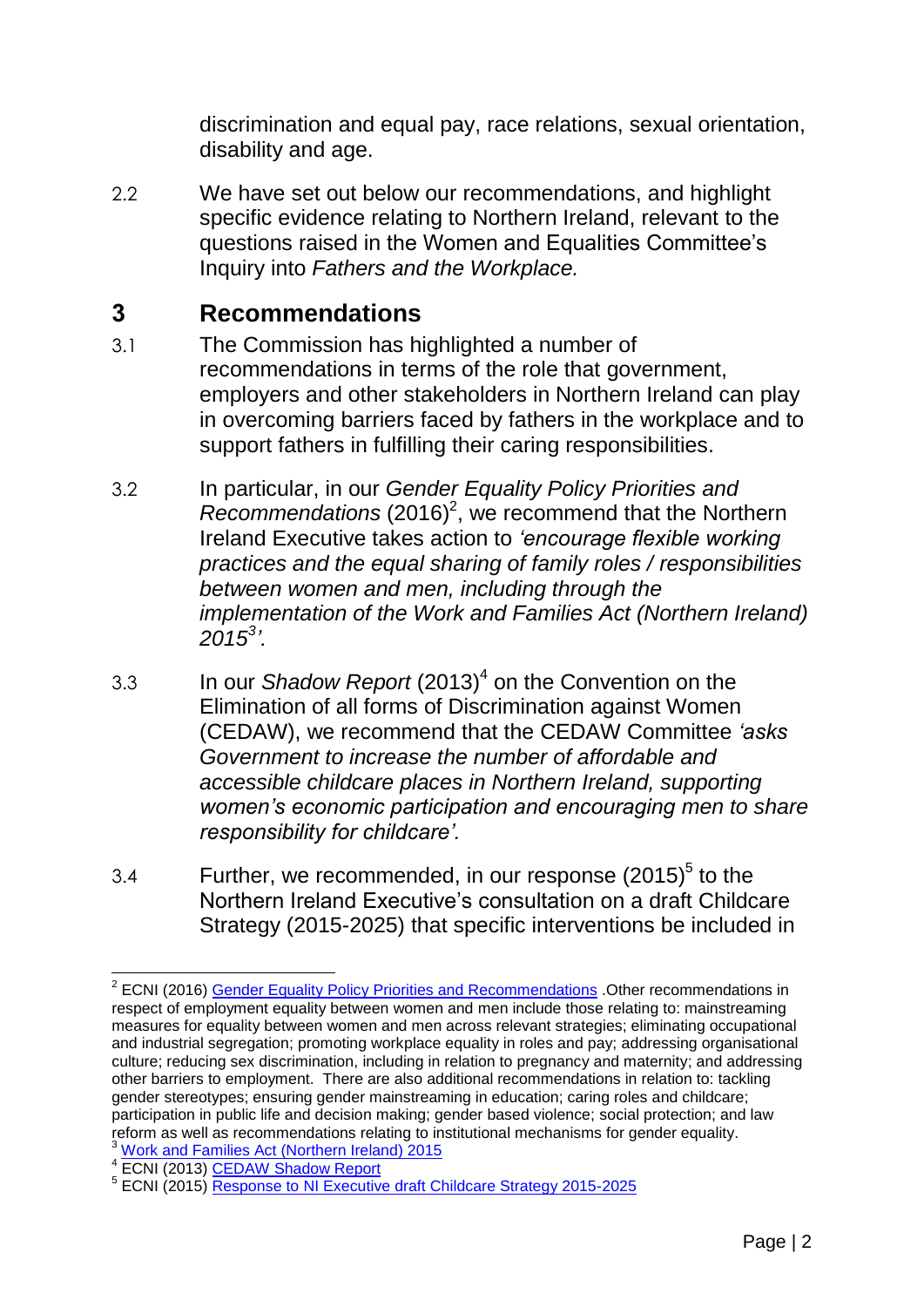the final Strategy, designed *'to tackle gender stereotypes concerning parenting and childcare roles in society'*.

- 3.5 In terms of promoting gender equality in the workplace, we recommend action to *'support and encourage employers to develop carer friendly policy and practices, including through the promotion of flexible working practices and the equal sharing of family roles / responsibilities between women and men'<sup>6</sup> .*
- 3.6 The Commission has published *A Unified Guide to Promoting*  Equal Opportunities in Employment (May 2016)<sup>7</sup> and, with the Labour Relations Agency, *Flexible Working: The Law and Good Practice – A Guide for Employers<sup>8</sup> .* Both Guides set out how inflexible working practices can cause particular disadvantages for some employees whose personal, caring or family needs conflict with the strict work patterns laid down by their employers<sup>9</sup>.
- 3.7 Further, an *Investigation* (2016)<sup>10</sup> by the Equality Commission into the treatment of pregnant workers and mothers in Northern Ireland workplaces provides powerful evidence for recommendations of the Commission in terms of gender equality generally; including promoting flexible working and sharing family roles, leadership to build organisational culture that promotes gender equality in the workplace and an effective Childcare Strategy that ensures appropriate, accessible and affordable childcare provision.
- 3.8 In addition, specific *research* (2013)<sup>11</sup> conducted in Northern Ireland into childcare sets out the issues and barriers faced by fathers in the workplace, including gender stereotypes and lack of accessible childcare, and highlights, for example that, given

<sup>10</sup> ECNI (2016) [Expecting Equality Pregnancy Investigation Summary Report](https://www.google.com/url?q=http://www.equalityni.org/ECNI/media/ECNI/Publications/Delivering%2520Equality/Expecting_Equality-PregnancyInvestigation-SummaryReport.pdf&sa=U&ved=0ahUKEwjewP6r557SAhXKPBQKHXTcDUQQFggEMAA&client=internal-uds-cse&usg=AFQjCNGEi2) Belfast

<sup>1</sup> <sup>6</sup> ECNI (2016) **Gender Equality Policy Priorities and Recommendations** 

Other recommendations uncaring include action to consider the economic impact of paid and unpaid care work and address the undervaluation of paid and unpaid care work; and ensure an effective Childcare Strategy tackles gender stereotyping relating to parenting and childcare roles, encourages positive attitudes to childcare and removes barriers to parental employment.

<sup>7</sup> ECNI (2016) [A Unified Guide to Promoting Equal Opportunities in Employment \(version 2\)](http://www.equalityni.org/ECNI/media/ECNI/Publications/Employers%20and%20Service%20Providers/Unifiedguidetopromotingequalopps2009.pdf) <sup>8</sup> ECNI, LRA **Flexible Working: The Law and Good Practice - A Guide for Employers** 

<sup>&</sup>lt;sup>9</sup> In the context of the extension to all employees of the right to flexible working, the Commission has drawn attention to the potential for discrimination if requests from male employees are not given reasonable consideration in line with the legislation, if flexible working patterns have already reached critical mass. ECNI, LRA (April 2016) [Employment Equality Law Update](https://www.google.co.uk/url?sa=t&rct=j&q=&esrc=s&source=web&cd=1&ved=0ahUKEwjh86iUv57SAhWHXBQKHVsiB0QQFggaMAA&url=https%3A%2F%2Fwww.lra.org.uk%2Fimages%2Fpublications%2FEqualityLawUpdateApril16.pdf&usg=AFQjCNEmEfaB9lMhqhXfFn8f7MZwYdvU8Q&bvm=bv.147448319,d) Belfast

<sup>&</sup>lt;sup>11</sup> McQuaid R, Graham H, Shapira M (2013) Childcare: Maximising the Economic Participation of [Women](https://www.google.com/url?q=http://www.equalityni.org/ECNI/media/ECNI/Publications/Delivering%2520Equality/MaximisingChildcareMainReport2013.pdf&sa=U&ved=0ahUKEwjEj-6Fy5fSAhVKOhQKHSlCCcIQFggEMAA&client=internal-uds-cse&usg=AFQjCNGL6z1Rw-uUioWnu0cX1DyXFRlL) ECNI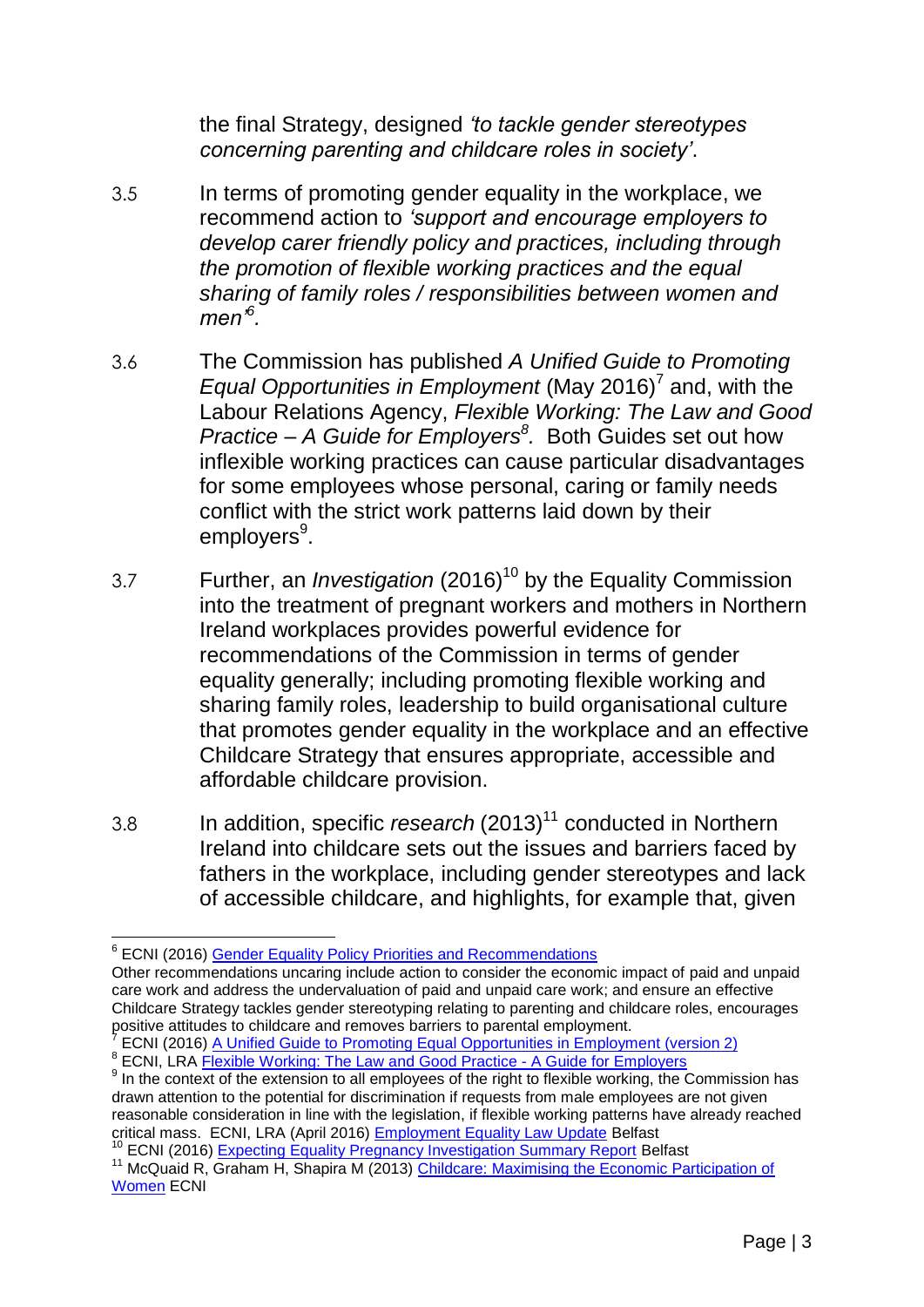*current unbalanced and poorly compensated parental leave arrangements, together with gender stereotyping, can make it difficult for fathers to take on a sufficient caring role<sup>12</sup>.'* This research outlines the benefits of change both in helping women stay in the labour market and allowing a greater caring role for fathers, and sets policy options, including tackling gender stereotypes and building suitable childcare around parental leave and other supports to both fathers and mothers taking childcare responsibility<sup>13</sup>.

- 3.9 This research also highlights that the lack of men in the childcare professions reinforces the care of children as a female activity<sup>14</sup>. In addition, it highlights that certain parents can face specific issues in reconciling work and care arrangements and in accessing childcare; for example, parents of disabled children, of minority ethnic children, parents in rural areas, parents on low income and single parent families.
- 3.10 Further, the Report of the Northern Ireland Assembly Committee for Finance and Personnel *Inquiry into flexible working practices in the public sector in Northern Ireland*  $(2014)$ <sup>15</sup> notes the promotion of gender equality in employment as one of a number of potential benefits of applying flexible working practices in the Northern Ireland public sector. In the light of these benefits, in general, the Committee recommended that the initial outlay for implementing flexible working practices should be seen as an 'invest to save' measure.
- 3.11 More recently, an *Investigation of Gender Equality Issues at the Executive Level of the Northern Ireland Public Sector* (2016)<sup>16</sup> recommended a number of steps to promote gender equality, including promoting the acceptance and use of flexible working and developing a culture which promotes work life balance.

 $\overline{a}$  $12$  Ibid p86

<sup>&</sup>lt;sup>13</sup> This research also highlights that certain parents can face specific issues in reconciling work and care arrangements and in accessing childcare (eg parents of disabled children and minority ethnic children, parents in rural areas, parents on low income and single parent families).

<sup>&</sup>lt;sup>14</sup> McQuaid R, Graham H, Shapira M (2013) Childcare: Maximising the Economic Participation of [Women](https://www.google.com/url?q=http://www.equalityni.org/ECNI/media/ECNI/Publications/Delivering%2520Equality/MaximisingChildcareMainReport2013.pdf&sa=U&ved=0ahUKEwjEj-6Fy5fSAhVKOhQKHSlCCcIQFggEMAA&client=internal-uds-cse&usg=AFQjCNGL6z1Rw-uUioWnu0cX1DyXFRlL) ECNI (p87)

NI Assembly (2014) [report on the Inquiry into Flexible Working](http://www.google.co.uk/url?sa=t&rct=j&q=&esrc=s&source=web&cd=1&cad=rja&uact=8&ved=0ahUKEwiDjMmj6p7SAhUHOhQKHageB0oQFggaMAA&url=http%3A%2F%2Fwww.niassembly.gov.uk%2Fglobalassets%2Fdocuments%2Freports%2Ffinance%2Fflex-working_volume1.pdf&usg=AFQjCNGDkE7jH5) in the Public Sector in Northern [Ireland,](http://www.google.co.uk/url?sa=t&rct=j&q=&esrc=s&source=web&cd=1&cad=rja&uact=8&ved=0ahUKEwiDjMmj6p7SAhUHOhQKHageB0oQFggaMAA&url=http%3A%2F%2Fwww.niassembly.gov.uk%2Fglobalassets%2Fdocuments%2Freports%2Ffinance%2Fflex-working_volume1.pdf&usg=AFQjCNGDkE7jH5) Recommendation 3

<sup>&</sup>lt;sup>16</sup> Ballantine J, Banks G, Haynes K, Manochin M, Wall T (2016) An Investigation of Gender Equality [Issues at the Executive Level of the Northern Ireland Public Sector](https://www.executiveoffice-ni.gov.uk/publications/investigation-gender-equality-issues-executive-level-northern-ireland-public-sector-0) The Executive Office